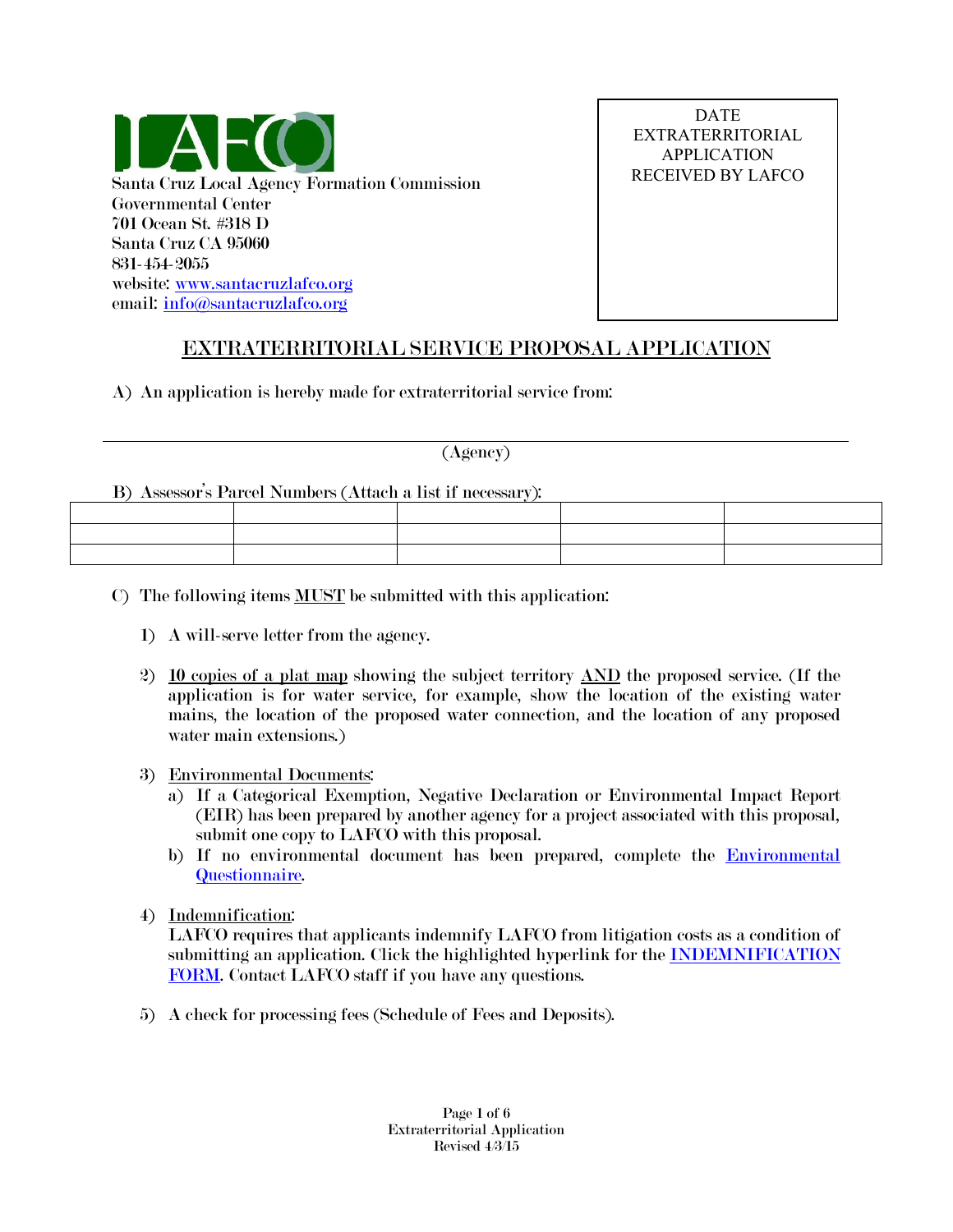## **JUSTIFICATION**

A) In as much detail as possible, please explain why this proposal is necessary at this time. (For example, a proposed development or existing residences might require services not currently provided or available.)

B) Is this change of organization proposed to carry out a development project? If so, describe the project.

<u> 1989 - Johann Stoff, amerikansk politiker (d. 1989)</u>

<u> 1989 - Johann Stoff, deutscher Stoffen und der Stoffen und der Stoffen und der Stoffen und der Stoffen und d</u>

C) Indicate below all discretionary approvals or permits from a city, the County, or another agency that will be needed to complete the project. If already approved, please indicate the date of approval.

|                                  | Project  | Date of  | Future       |
|----------------------------------|----------|----------|--------------|
|                                  | File No. | Approval | Requirements |
| City or County Plan Amendment    |          |          |              |
| Prezoning (City)                 |          |          |              |
| Rezoning (City)                  |          |          |              |
| <b>Tentative Subdivision Map</b> |          |          |              |
| <b>Minor Land Division</b>       |          |          |              |
| Other                            |          |          |              |

# LAND USE INFORMATION

- A) General Plan and Zoning:
	- 1) What is the General Plan designation?
	- 2) What is the current County zoning?
	- 3) Is the territory within the Urban Services Line? YES  $\Box$  NO

Page 2 of 6 Extraterritorial Application Revised 4/3/15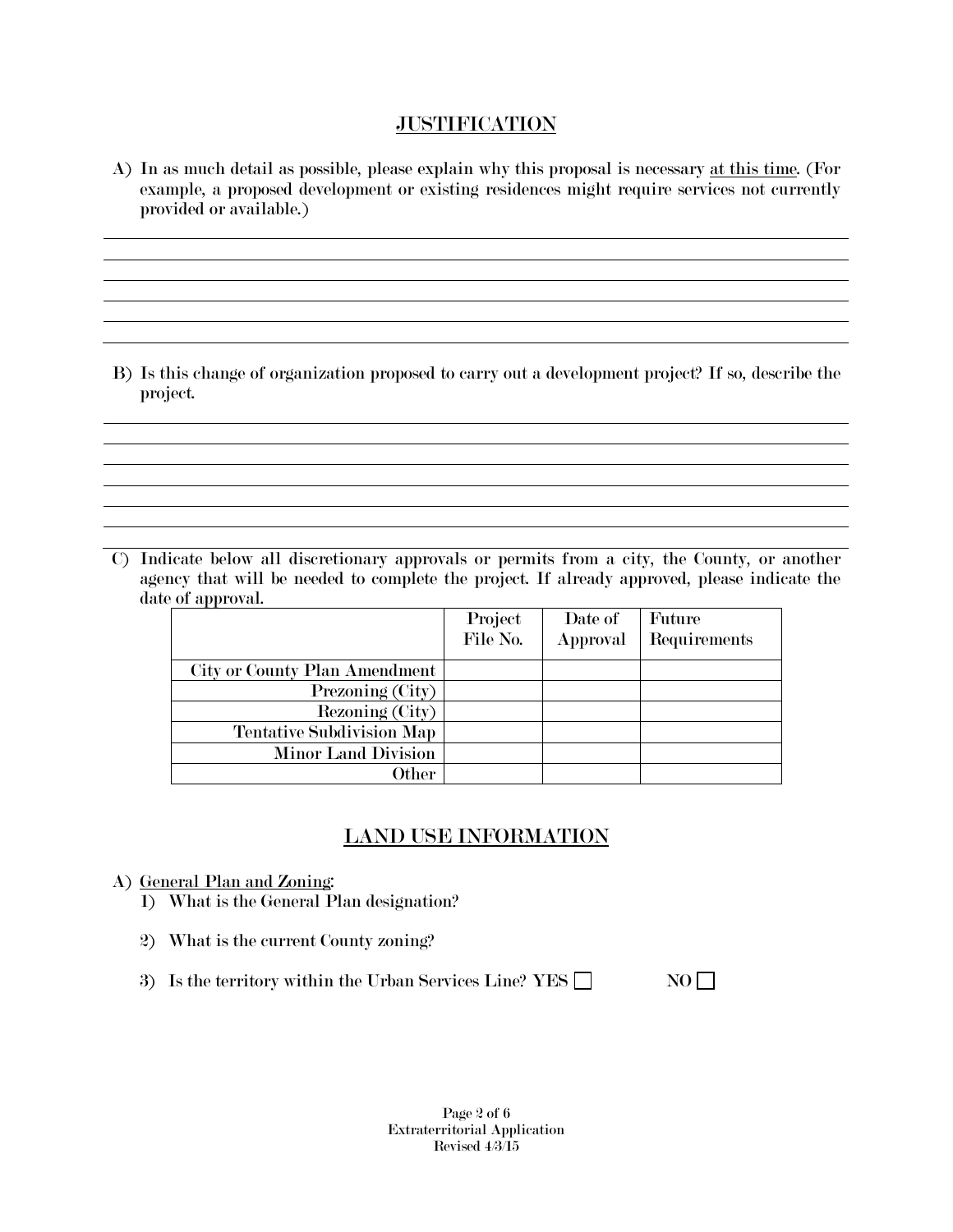### B) Current Land Use:

1) How is the territory presently used (for example, 3 single-family residences, vacant, or agricultural field crops)? Please be specific about existing structures.

C) Proposed Land Use:

- 1) Is the territory to be developed at this time? YES  $\Box$  NO  $\Box$
- 2) Describe the anticipated development (type of buildings, number of units, number of permanent employees who will work in any new commercial or industrial projects).

3) Indicate any conditions which would be imposed by the city, County, or special district within the territory (roads, upgrading of facilities, etc.).

<u> 1989 - Andrea Station Barbara, amerikan personal di sebagai personal di sebagai personal di sebagai personal </u>

4) If no development is planned at this time, would approval of this proposal increase the development potential of the property? YES  $\Box$  NO  $\Box$ If so, please indicate in terms of potential use, number of units, etc.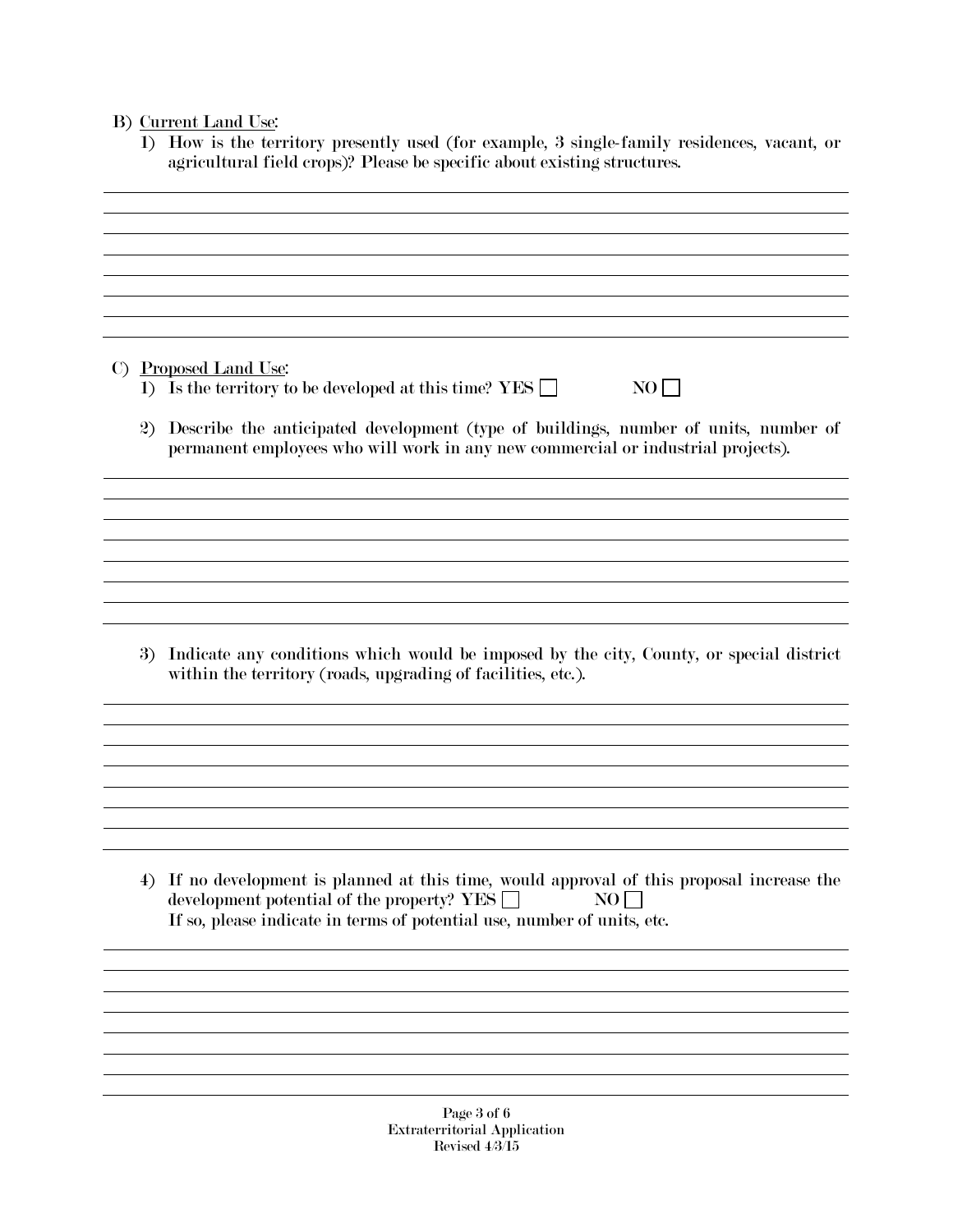5) If no development is planned at this time, when is development of the area anticipated?

and the control of the control of the control of the control of the control of the control of the control of the

# PUBLIC SERVICES

A) List the agencies providing existing and proposed services to the territory. If not applicable or no change, please indicate accordingly.

|                        | Existing | Proposed |
|------------------------|----------|----------|
| <b>Sewer Service</b>   |          |          |
| Water Service          |          |          |
| <b>Fire Protection</b> |          |          |

B) Water Supply:

1) If water service is currently provided to the territory, how is it provided (for example, water district, private wells, mutual water company)?

| 2) Is the agency prepared to furnish the necessary service?<br>If not, please explain.   | YES | NO |
|------------------------------------------------------------------------------------------|-----|----|
|                                                                                          |     |    |
| Will the project be connected to an existing water line?<br>3<br>If not, please explain. | YES |    |

Distance to tie-in:

| Total anticipated water demand: |     |
|---------------------------------|-----|
| Residential Use:                | GPD |
| Industrial / Commercial Use:    | GPD |
| <b>Agricultural Use:</b>        | GPD |

the control of the control of the control of the control of the control of the control of the control of the control of the control of the control of the control of the control of the control of the control of the control

4) Can the agency provide adequate supply for the entire anticipated development?

 $YES \Box$  NO

Page 4 of 6 Extraterritorial Application Revised 4/3/15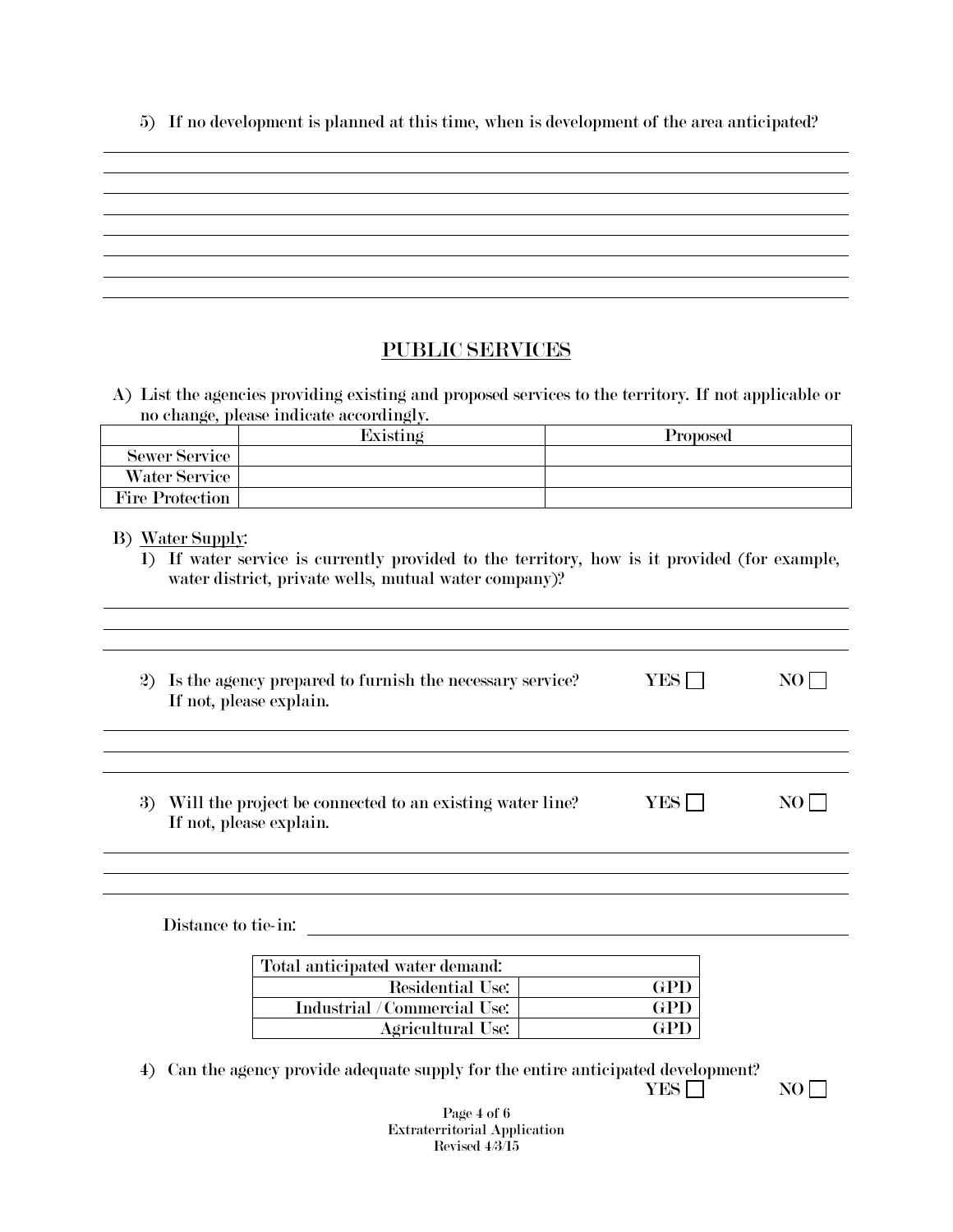5) Specify any improvements on and off site which will be required to service the territory. Indicate the method of financing (assessment district, developer fees, etc.).

and the control of the control of the control of the control of the control of the control of the control of the

6) Is the proposal within an area subject to a connection ban or other limitation on service?  $YES \tNOR$ If so, please explain:

### SPECIAL REVENUES

| A) Will the territory be subject to any new or additional taxes, benefit charges, or fees? |       |      |
|--------------------------------------------------------------------------------------------|-------|------|
|                                                                                            | YES I | $NO$ |
| If so, please explain:                                                                     |       |      |
|                                                                                            |       |      |

Page 5 of 6 Extraterritorial Application Revised 4/3/15